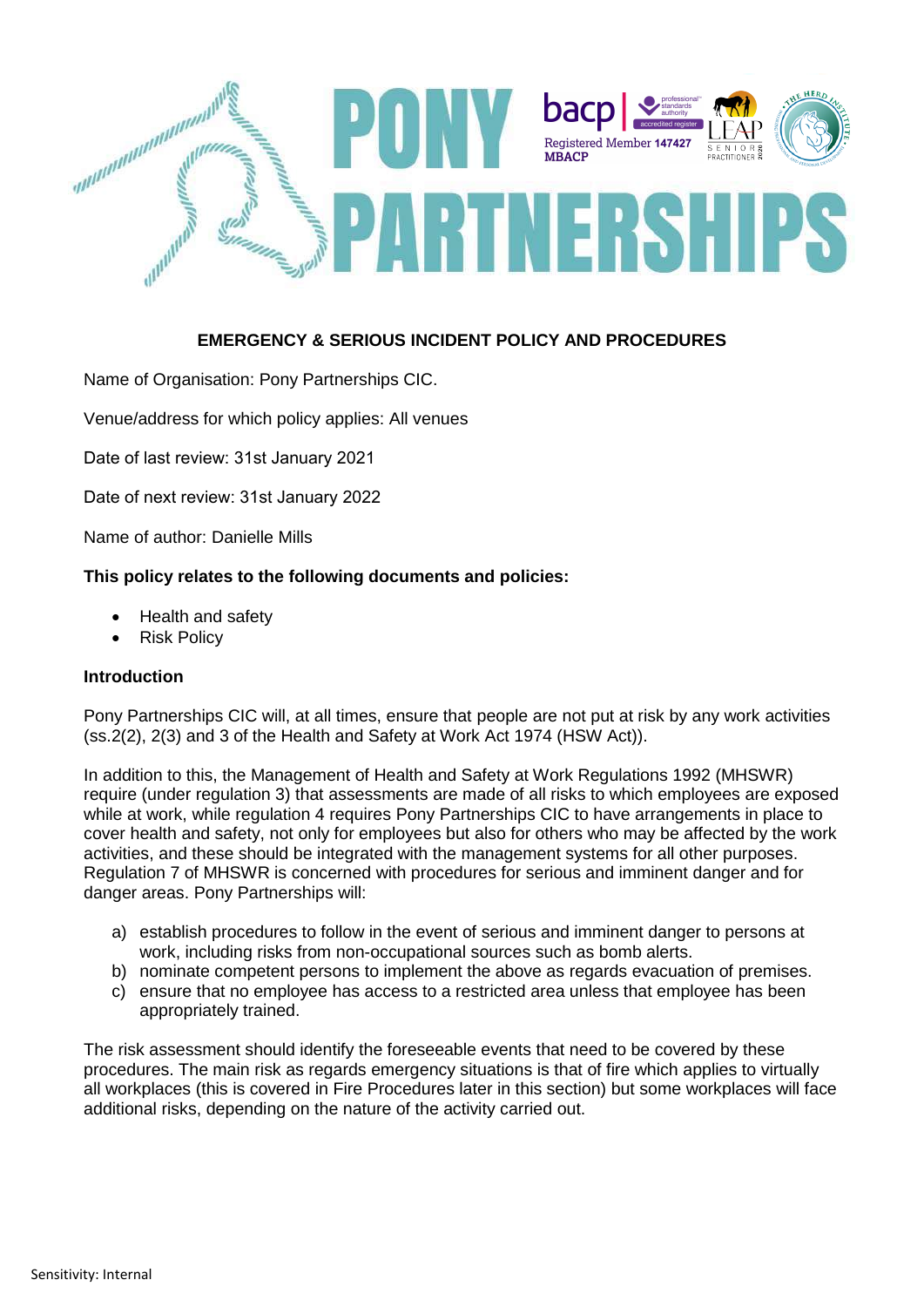# **Policy statement**

It is the intention of Pony Partnerships CIC to ensure that any risks arising from work activities are eliminated or reduced to a minimum. However, Pony Partnerships CIC acknowledges that despite these measures it cannot be assumed that a major incident will never occur. Although such an incident is highly unlikely if all risks are adequately controlled, the consequences could be catastrophic and so Pony Partnerships CIC will plan certain emergency procedures to ensure injury and damage limitation in the event of such an incident. Pony Partnerships CIC will also endeavour to give information and training as often as is necessary to all employees (and other persons, such as contractors and visitors) to enable a better understanding of these matters.

Any concerns people may have regarding Pony Partnerships CIC's emergency procedures should be reported to a responsible person immediately. Pony Partnerships CIC will then take the necessary measures to investigate and remedy the situation.

# **Procedures**

Emergencies are never wanted, but they are a possibility so Pony Partnerships CIC ensures that all leaders are familiar with appropriate emergency procedures. Most emergencies can be resolved onthe-spot by the leader removing the group from potential threat and providing first aid. However, in the event of a serious incident, which could arise as a result of an injury, illness or threat, emergency services should be contacted and the following procedures followed:

- 1. Secure safety of whole group from further danger. Stop all work/activities if safe. Call in and locate group promptly as agreed with group in advance. If possible, remove whole group from any further danger or threat of danger.
- 2. First Aider to attend to any casualties with adult helper and with regard for maintenance of required supervision ratios for the rest of the party. At least one first aider must be on site at all times. A record of changes in casualties' state and anything administered to them to be made if possible.
- 3. Emergency services contacted as necessary. Charged mobile phones are carried by staff. Despatch a designated person to meet emergency vehicle at the entrance where possible/necessary and another volunteer halfway up the track for clear guidance. Give following grid references to 999 operators:

Grid reference: 52.893842, -1.410116 Postcode: DE24 0QW

- 1. Safety of the rest of group will be maintained by the remaining staff away from the scene of the incident.
- 2. Informing next of kin should be carried out as soon as practicable after the incident by a Pony Partnerships CIC Director or by the designated member of staff.
- 3. Inform management The Director and trustees of Pony Partnerships CIC and managers of partner Organisations (if applicable) must be informed of any major incident as soon as possible. Following this, and as soon as possible, the landowner of the site should also be informed.

Pony Partnerships C.I.C (Company Number (9845790) Registered Office: 84 Cheal Close, Derby, DE72 2DY

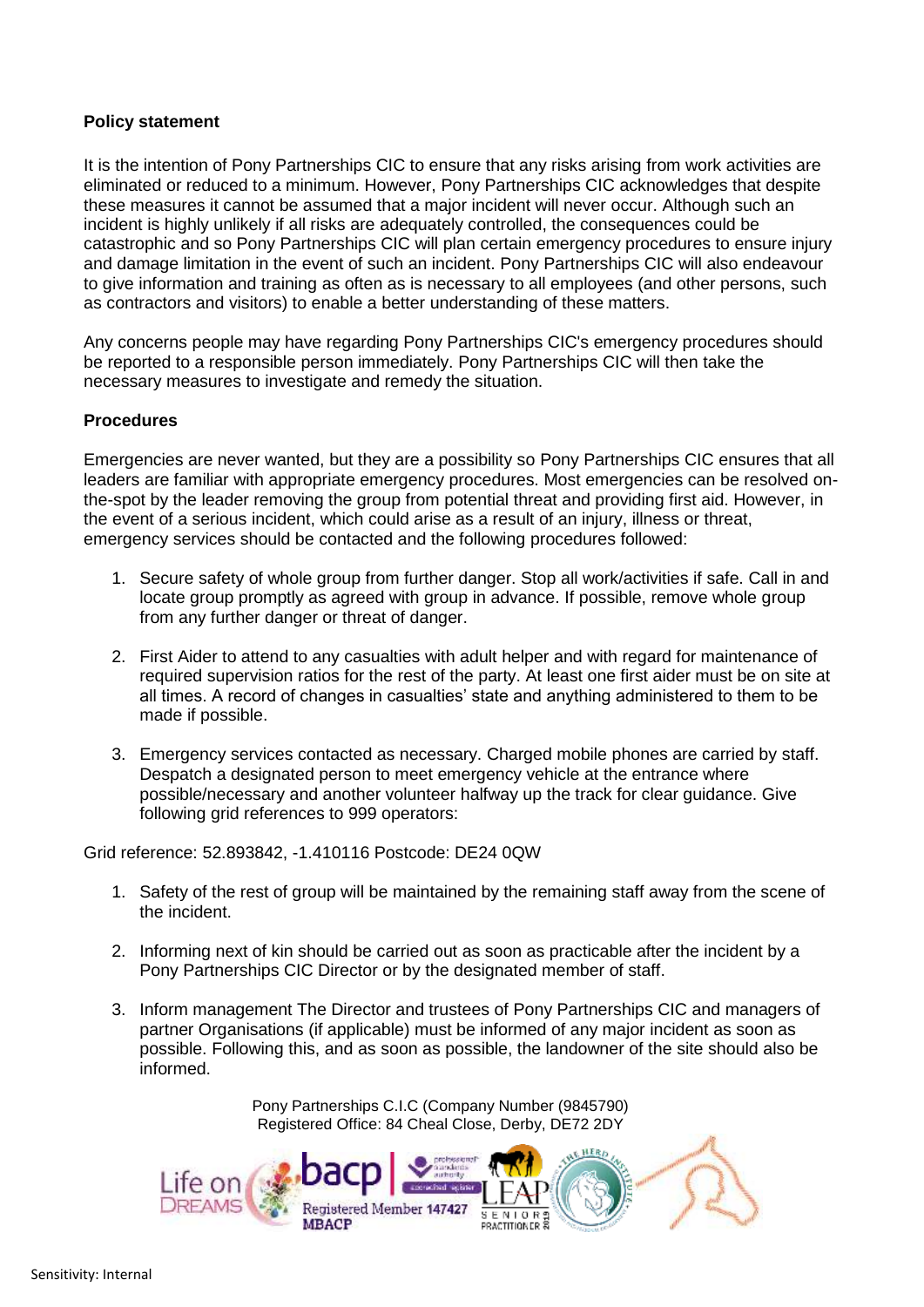4. Incident report and/or first aid book should be filled in as soon as possible at Pony Partnerships CIC's Office (some visiting group staff may fill out their own incident report form). This should be filled in whenever the emergency plan is used even if no one was harmed and it was just a near miss.

# **Legislation**

- Ensure that all equipment involved in an accident or incident is retained in an unaltered condition in case it is required by the police.
- Do not focus on who is at fault. In all cases keep a careful written record i.e. a log, of all facts, events, times and circumstances and retain this record until all matters are finally settled. If possible, take photographs.
- Do not allow anyone to interview any party member without an independent witness being present.
- Incidents leading to admittance to hospital for more than 24 hours or resulting in an injury preventing a person working for three or more days afterwards need to be registered with RIDDOR within 24 hours Tel 0845 3009923 (HSE - Monday to Friday 8.30am to 5pm).
- First aid kits must be restocked after use and a stock check carried out every 6 months.
- Any incident or near miss must be subsequently investigated by staff team to review existing controls and procedures.

# **Lost or Missing Person Procedure**

Unknown areas can be disorientating, especially if a participant is unused to this kind of environment. Some of the areas we work in are not surrounded by walls or fences, and whilst we appreciate this sense of freedom can be beneficial to all, there is also the possibility that a participant may abscond. There are a number of ways we can prevent this:

- We encourage all our participants to take an interest in their surroundings so as to help them find their bearings. Ultimately we would like to inspire all who are able to become responsible for their own safety with respect to staying close to the rest of the group.
- A diary register is kept and participants are supervised at all times.
- Good communication within the group will encourage collective responsibility for each other's safety – leaders are always approachable and should be made aware if there are any concerns as to a participant's whereabouts.

In the event of staff fearing that a member of the group has gone missing:

1. All the group will be immediately called back in, by prearranged call or whistle, and counted and missing member determined. The time will be noted.

> Pony Partnerships C.I.C (Company Number (9845790) Registered Office: 84 Cheal Close, Derby, DE72 2DY